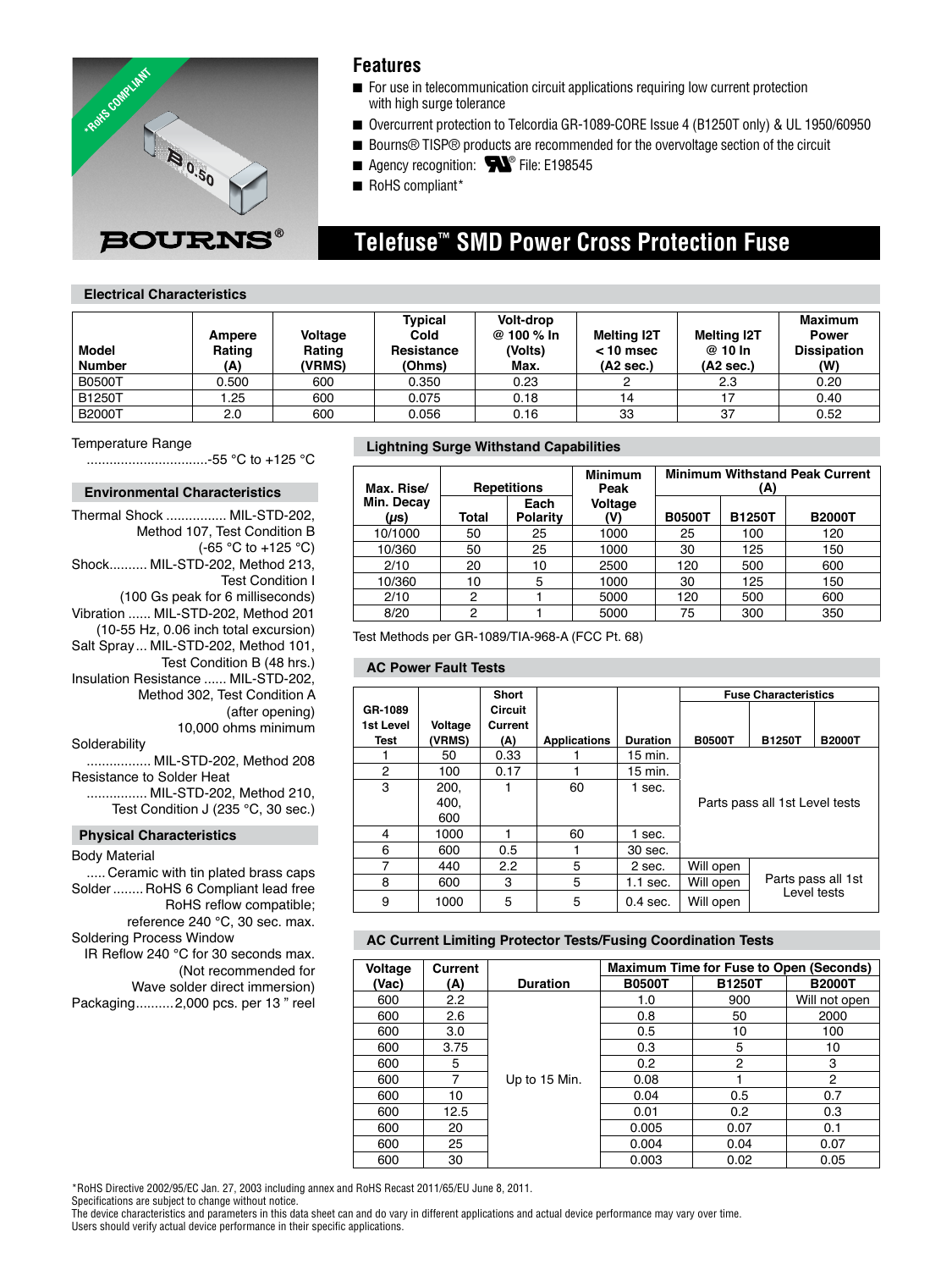# **Telefuse™ SMD Power Cross Protection Fuse**



| <b>IR Reflow Profile</b>                          |                                    |  |  |  |  |
|---------------------------------------------------|------------------------------------|--|--|--|--|
| <b>Reflow Parameter</b>                           | Value                              |  |  |  |  |
| Minimum Preheat Temperature (TSMIN)               | 130 °C                             |  |  |  |  |
| Maximum Preheat Temperature (TSMAX)               | 170 $\degree$ C                    |  |  |  |  |
| <b>Preheat Time</b>                               | 60-180 seconds                     |  |  |  |  |
| T <sub>S</sub> MAX to T <sub>1</sub> Ramp-Up Rate | 3 °C / second max.                 |  |  |  |  |
| Time above Temperature $T_1$ (t <sub>1</sub> )    | 200 $\degree$ C for 60-120 seconds |  |  |  |  |
| Peak Temperature (T <sub>P</sub> )                | 240 °C max.                        |  |  |  |  |
| Time within 5 °C of Peak Tp                       | 20-30 seconds                      |  |  |  |  |
| Ramp-Down Rate                                    | $6^{\circ}$ C / second. max.       |  |  |  |  |

## $2.03 \pm .102$  $(0.080 \pm 0.004)$

**BOURNS** 



### **Recommended Pad Layout**



Specifications are subject to change without notice.